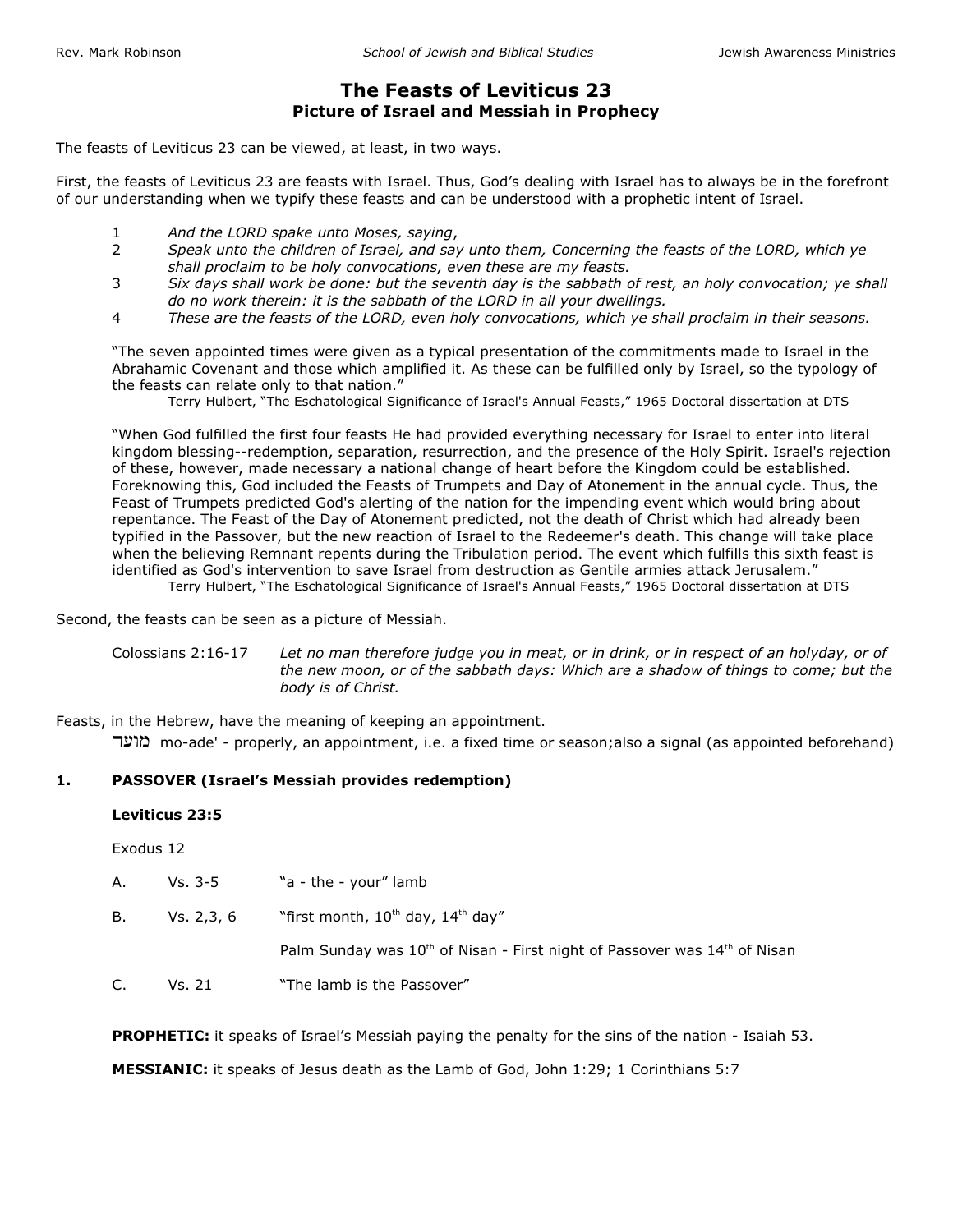## **2. UNLEAVENED BREAD (Sanctification)**

# **Leviticus 23:6-8**

Exodus 12:15-20

Unleavened bread and Passover are seen as one and the same in New Testament days

Luke 22:1 "*Now the feast of unleavened bread drew nigh, which is called the Passover*."

1 Corinthians 5:8 "*Therefore let us keep the feast, not with old leaven, neither with the leaven of malice and wickedness; but with the unleavened bread of sincerity and truth."*

**PROPHETIC:** it speaks of separation. God required Israel to be a "holy nation," Exodus 13:1-9; 19:1-6.

**MESSIANIC:** it speaks of the sanctification process in the life of a believer, 1 Corinthians 5:7-8, Gal. 2:20

*Purge out therefore the old leaven, that ye may be a new lump, as ye are unleavened. For even Christ our passover is sacrificed for us: 8 Therefore let us keep the feast, not with old leaven, neither with the leaven of malice and wickedness; but with the unleavened bread of sincerity and truth.*

*I am crucified with Christ: nevertheless I live; yet not I, but Christ liveth in me: and the life which I now live in the flesh I live by the faith of the Son of God, who loved me, and gave himself for me.*

# **3. FIRSTFRUITS (Resurrection)**

### **Leviticus 23:9-14**

**PROPHETIC:** it speaks of the promise of resurrection for the righteous of Israel and (ultimately) dwelling in the land as God's covenant people and enjoying its fruits, Joshua 5:1-12, Deuteronomy 30:1-10.

**MESSIANIC:** it speaks of Jesus as the "down payment" for all resurrections to come - 1 Corinthians 15:19-23

## **4. PENTECOST (Outpouring of the Holy Spirit)**

#### **Leviticus 23:15-22**

Variety of Names:

| Feast of Weeks -          | Exodus 34:22; Deuteronomy 16:10 |
|---------------------------|---------------------------------|
| Feast of Harvest -        | Exodus $23:16$                  |
| Day of the First Fruits - | Numbers 28:26                   |

It is the only festival that does not have a fixed date.

The dating is from "the next day after the seventh sabbath shall ye number fifty days" (Leviticus 23:16)

Different days suggested for the beginning of the count:

- Sadducees understood the Sabbath to refer to the first Saturday of Passover; thus, the counting was to begin on the first Sunday always putting Pentecost on a Sunday.
- Pharisees interpreted Sabbath not to mean Saturday but the first day of the rest (the first day of the Passover Festival). The counting would begin on the second day of the Passover Festival and Pentecost could fall on any day.

The Pharisees method became the generally accepted method and is used today among the Jewish people.

The Christian dating of Pentecost is the seventh Sunday after Easter.

The lack of a specific date for this festival is seen by Jewish authorities, as well as the counting from Passover, as a continuous link or flow of the first three festivals.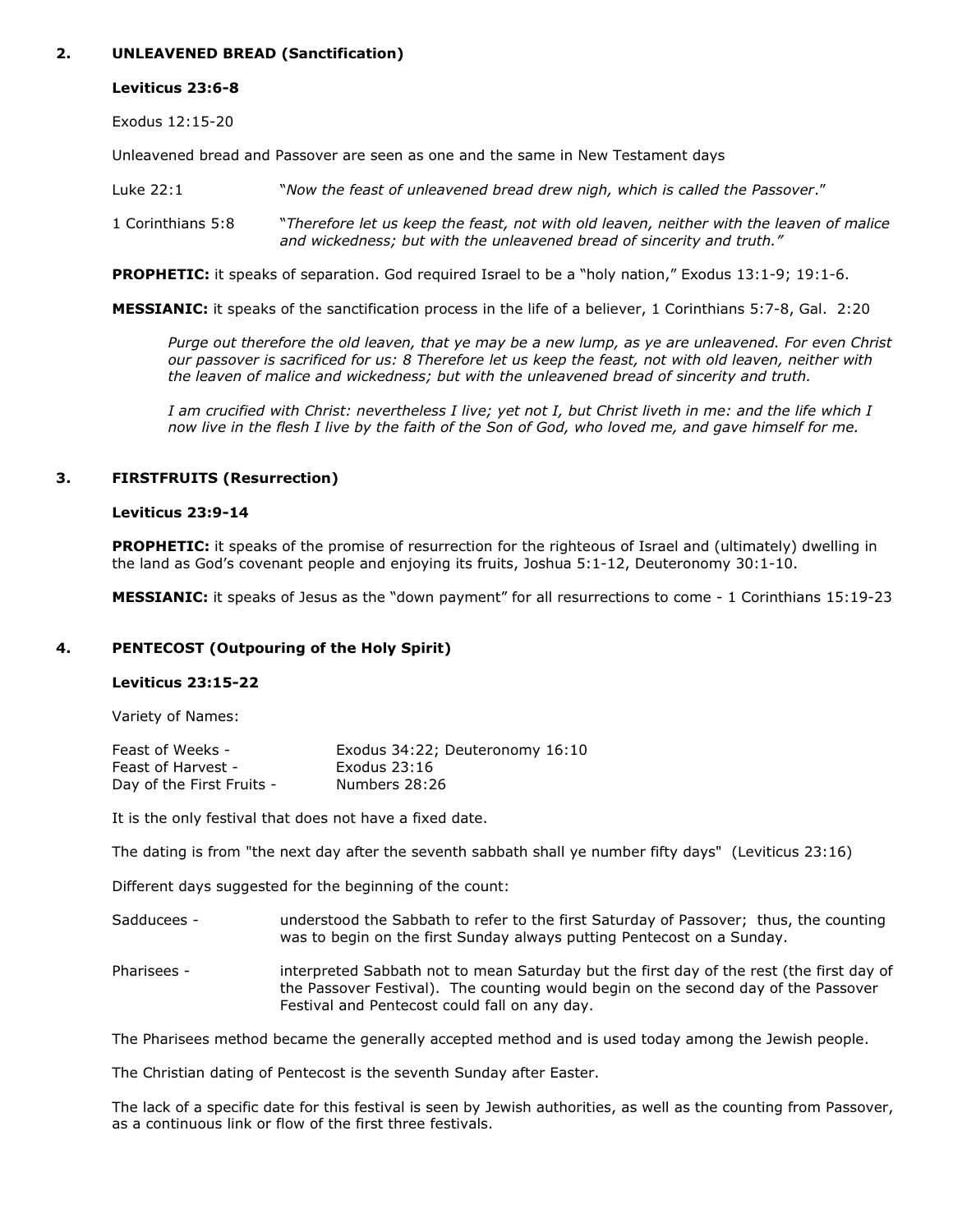| Passover                     | Unleavened Bread | Shavuot (Pentecost) |
|------------------------------|------------------|---------------------|
| <b>JEWISH INTERPRETATION</b> |                  |                     |
| Liberation (from bondage)    | unto             | the Law             |
| <b>CHRISTIAN APPLICATION</b> |                  |                     |

Liberation (from bondage of sin) unto Law of God (Rom. 7; Eph. 2:8-10)

This festival's purpose was initially agricultural. After the destruction of the Temple in 70 A.D. Shavuot took on an historical basis for it's celebration. Based on Exodus 19:1, this festival became the celebration of the giving of the Law and the birth of the covenant nation.

**PROPHETIC:** Pentecost was the ratification of God's covenant with Israel and speaks of the promise that Israel will one day receive the Spirit of God and dwell in His kingdom.

### Ezekiel 39:29

*Neither will I hide my face any more from them: for I have poured out my spirit upon the house of Israel, saith the Lord GOD*.

### Joel 2:28-29

*"And it shall come to pass afterward, that I will pour out my spirit upon all flesh; and your sons and your daughters shall prophesy, your old men shall dream dreams, your young men shall see visions: And also upon the servants and upon the handmaids in those days will I pour out my spirit."*

### Acts 2:12-21

The main idea that Peter is teaching by quoting the Joel passage is that what is happening is the pouring out of the Holy Spirit by God. None of the other accompanying signs of the Joel passage happened at this time, only the pouring out of the Holy Spirit. The context of Joel is the end of the Tribulation period for Israel. The Acts 2 occurrence is NOT the fulfillment of Joel 2 passage, but the answer to those questioning what was this all about, Acts 2:12-13.

**MESSIANIC:** it speaks of Jew and Gentile being united together in Jesus (the church)

## **5. TRUMPETS (Return of the Jews back to the land of Israel)**

#### **Leviticus 23:23-25**

**PROPHETIC:** it speaks of Israel being re-gathered back to the land in preparation for judgment and receiving their Messiah. The Abrahamic covenant must be fulfilled before the final re-gathering of all Jews to the land.

The representation of the Feats of Trumpets is the blowing of trumpets for the gathering of the people back to the land as a nation where God will save them from their enemies.

In 2 Chronicles 7 the Temple was dedicated starting on the feast of Trumpets

*"And on the three and twentieth day of the seventh month he sent the people away into their tents, glad and merry in heart for the goodness that the LORD had shewed unto David, and to Solomon, and to Israel his people.*" 2 Chronicles 7:10

In Ezra 3:6 upon the return from Babylon sacrifices were first offered on Feast of Trumpets. *"From the first day of the seventh month began they to offer burnt offerings unto the LORD. But the foundation of the temple of the LORD was not yet laid.*"

In Nehemiah 8:2, 8-9 the reading of the word of God brought repentance and blessing. "*And Ezra the priest brought the law before the congregation both of men and women, and all that could hear with understanding, upon the first day of the seventh month."*

*"So they read in the book in the law of God distinctly, and gave the sense, and caused them to understand the reading.*

*"And Nehemiah, which is the Tirshatha, and Ezra the priest the scribe, and the Levites that taught the people, said unto all the people, This day is holy unto the LORD your God; mourn not, nor weep. For all the people wept, when they heard the words of the law."*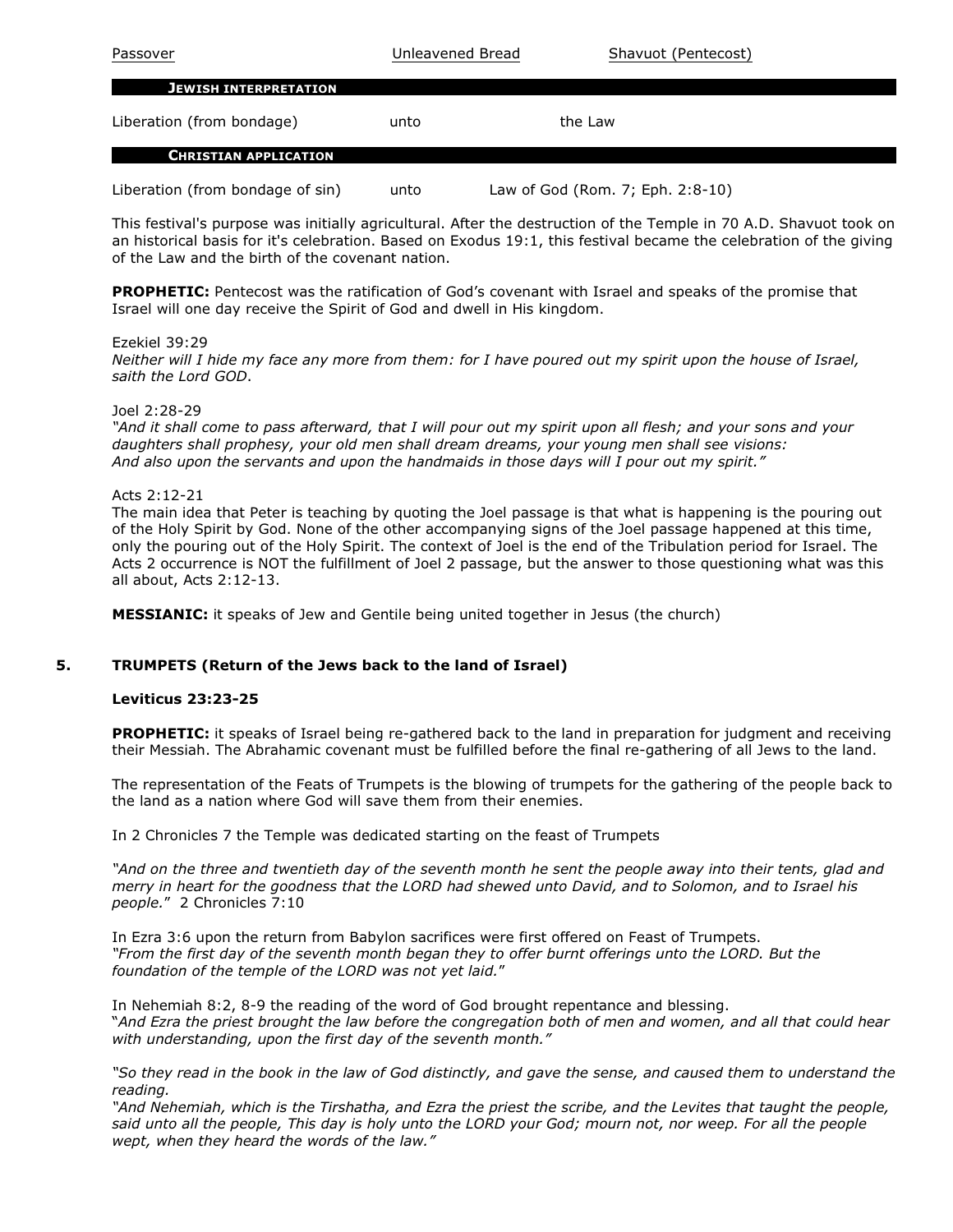In the following passages trumpets are blown to warn Israel of danger from their enemies and the need to return to the land to worship God.

### Numbers 10:9

"*And if ye go to war in your land against the enemy that oppresseth you, then ye shall blow an alarm with the trumpets; and ye shall be remembered before the LORD your God, and ye shall be saved from your enemies."*

Isaiah 27:13

"*And it shall come to pass in that day, that the great trumpet shall be blown, and they shall come which were ready to perish in the land of Assyria, and the outcasts in the land of Egypt, and shall worship the LORD in the holy mount at Jerusalem*."

Deuteronomy 30:1-2

- 1 *And it shall come to pass, when all these things are come upon thee, the blessing and the curse, which I have set before thee, and thou shalt call them to mind among all the nations, whither the LORD thy God hath driven thee,*
- 2 *And shalt return unto the LORD thy God, and shalt obey his voice according to all that I command thee this day, thou and thy children, with all thine heart, and with all thy soul;*
- 3 *That then the LORD thy God will turn thy captivity, and have compassion upon thee, and will return and gather thee from all the nations, whither the LORD thy God hath scattered thee.*
- 4 *If any of thine be driven out unto the outmost parts of heaven, from thence will the LORD thy God gather thee, and from thence will he fetch thee*:

The rapture is a prophetic event for the church, not Israel, and thus, not the prophetic picture of this feast.

**MESSIANIC:** it speaks of the Lamb of God, Revelation 6, pouring out the judgments of Revelation to prepare Israel for their day of repentance and salvation, Revelation 5:9, Jeremiah 30:11.

*"And they sung a new song, saying, Thou art worthy to take the book, and to open the seals thereof: for thou wast slain, and hast redeemed us to God by thy blood out of every kindred, and tongue, and people, and nation;"*

*"For I am with thee, saith the LORD, to save thee: though I make a full end of all nations whither I have scattered thee, yet will I not make a full end of thee: but I will correct thee in measure, and will not leave thee altogether unpunished."*

Messianicly it could speak of the rapture, but not prophetically.

## **6. DAY OF ATONEMENT (Israel saved)**

Leviticus 23:26-32

Leviticus 16 - This chapter gives additional details on how Yom Kippur was to be practiced.

It was a national day of forgiveness when the high priest would go into the Holy of Holies and offer the blood of a sacrificed lamb for the sins of the nation - Leviticus 16:20-22

There were two lambs that made up the ONE *sin offering.* 

One lamb was offered as a blood offering - Leviticus 16:5, 7-9.

The other lamb was the scapegoat - Leviticus 16:10.

Scapegoat definition (Dictionary.com)

- 1. A person or group made to bear the blame for others or to suffer in their place.
- 2. Chiefly Biblical. a goat let loose in the wilderness on Yom Kippur after the high priest symbolically laid the sins of the people on its head. Lev. 16:8,10,26.

Leviticus 17 - the principle of a blood sacrifice of Leviticus 16 is established for ever.

**PROPHETIC:** it speaks of the salvation of the nation of Israel.

Romans 11:25-26; Isaiah 66:7-9

**MESSIANIC:** it speaks of Jesus being accepted by the Jewish people (Israel), Zechariah 12:10.